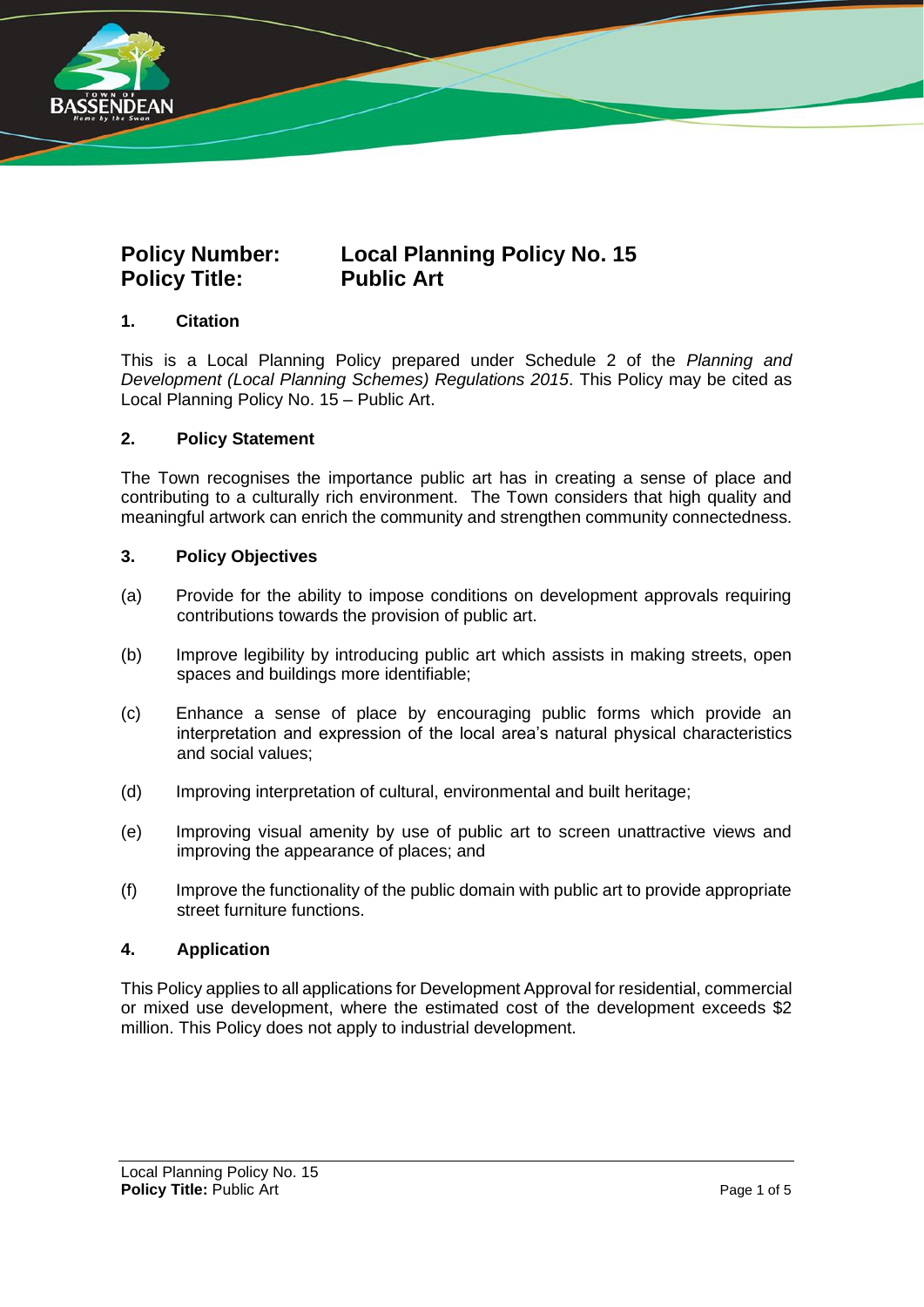# **5. Definitions**

Artist: m*eans:*

- *A person who has a university degree or minimum 3 year full time TAFE Diploma in visual arts, or when the brief calls for it, other art forms such as multimedia;*
- *A person who has a track record of exhibiting their artwork at reputable art galleries that sell the work of professional artists;*
- *A person who has had work purchased by major public collections, including (but not limited to) the Art Gallery of Western Australia, any of the university collections or Artbank; or*
- *A person who earns more than 35% of their income from arts related activities, such as teaching, selling artwork or undertaking public art commissions.*
- Construction Cost: *means the estimated cost of the equipment, financing, services and utilities required to carry out a development but does not include the cost of the acquisition of land, architectural, design or consultants fees. The Town will generally accept the construction cost of the development to be the same as the "approximate cost of proposed development" stated by the applicant in the development application form.*
- Public Art: *is a work that is created by an artist that is sited in a highly visible position when viewed from the public realm and can include (but is not limited to) the following:* 
	- *The artistic treatment of functional equipment such as bike racks, benches or fountains;*
	- *Playground equipment, light posts or shade structures which are unique;*
	- *Landscape art enhancements such as walkways, bridges or art features within a garden;*
	- *Murals, titles and mosaics covering walls, floors and walkways; and*
	- *Sculptures, free-standing or incorporated as an integral element of a building design.*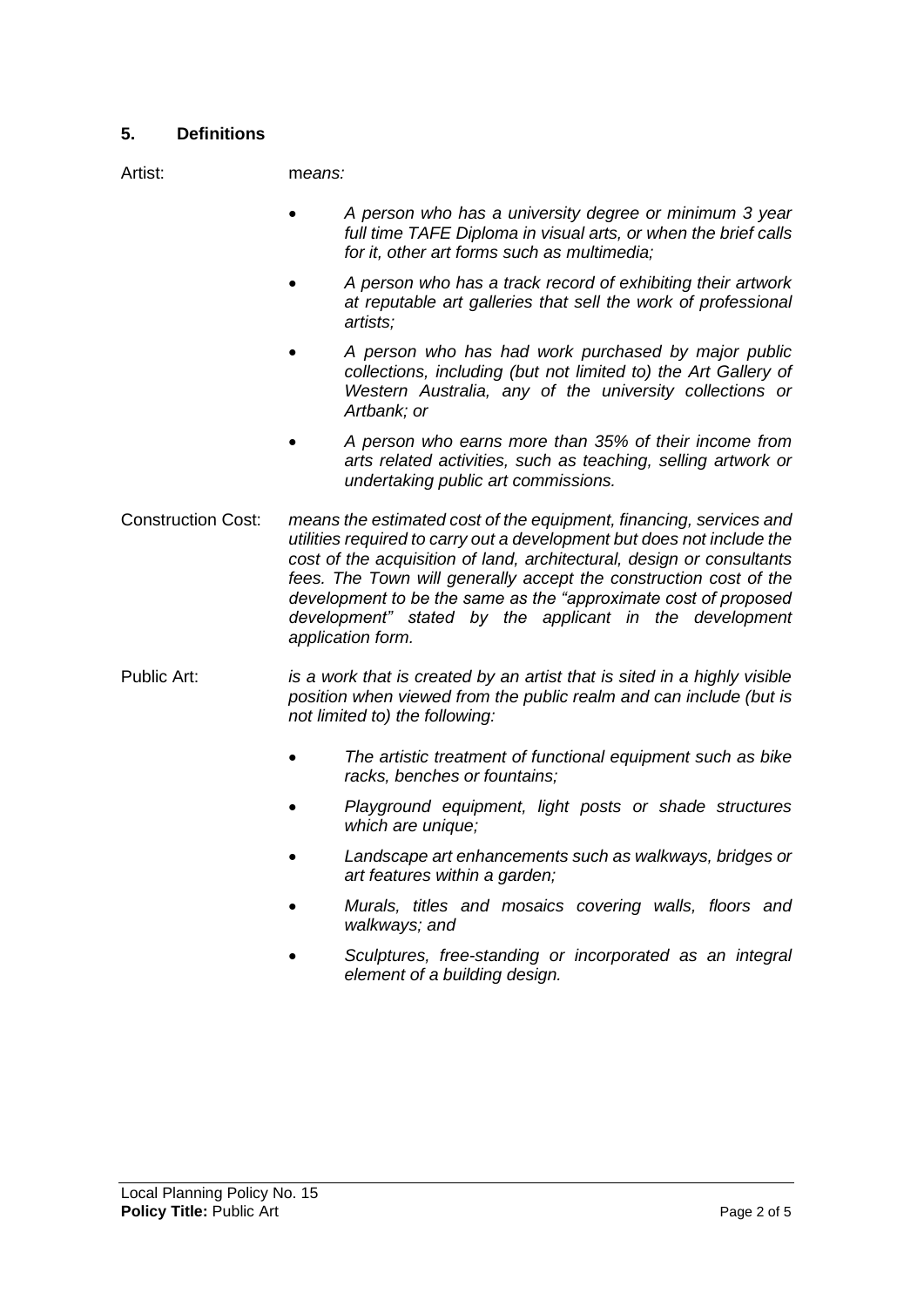*Public art does not include the following:* 

- *Business logos, advertising and/or signage;*
- *Art that is mass produced or off-the-shelf reproductions;*
- *Architectural building cladding, unless of a high quality uniquely artistic nature that significantly enhances the public realm and fulfils the objectives and requirements outlined in this policy, to the satisfaction of the Town; or*
- *Landscaping or hardscaping which would normally be associated with the development.*

### **6. Policy Requirements**

#### **6.1 General**

- (a) Applications for Development Approval that provide for the construction of residential and/or commercial development (or alterations or extensions to these developments) are to make a contribution to public art, equivalent of 1% of the estimated cost of development (but not exceeding \$250,000), by way of:
	- (i) Providing public art. For the purposes of this option, the cost of the art may include artist's fees, labour, materials, installation, operating costs and the costs of any required permits or approvals. Where the public art is to replace a functional and/or required part of the development, the cost calculation shall reflect the difference in cost between the provision of the standard component and the cost of the artist prepared component; or
	- (ii) Making a cash contribution.
- (b) Where public art is provided in accordance with Clause  $6.1(a)(i)$  above, it is to be installed prior to the commencement of use and/or occupancy of the development site and maintained by the landowners for the life of the development.
- $(c)$  Where a cash-in-lieu contribution is made in accordance with Clause 6.1.(a)(ii), it shall be paid prior to the commencement of use and/or occupancy of the site, with the funds to be used by the Town on public art projects that are located in, and contribute to the immediate locality within which the development is located.

### **6.2 Design Requirements**

- (a) Public art shall accord with the following design criteria:
	- (i) Be located within the lot boundaries of the development site, unless otherwise approved by the Town.
	- (ii) Be located where it can be clearly seen from the public realm and contribute to an attractive and stimulating environment;
	- (iii) Be durable, sustainable and easy to maintain, including being resistant to vandalism;
	- (iv) Not detract from the amenity or safety of the surrounding area, pedestrians or vehicles;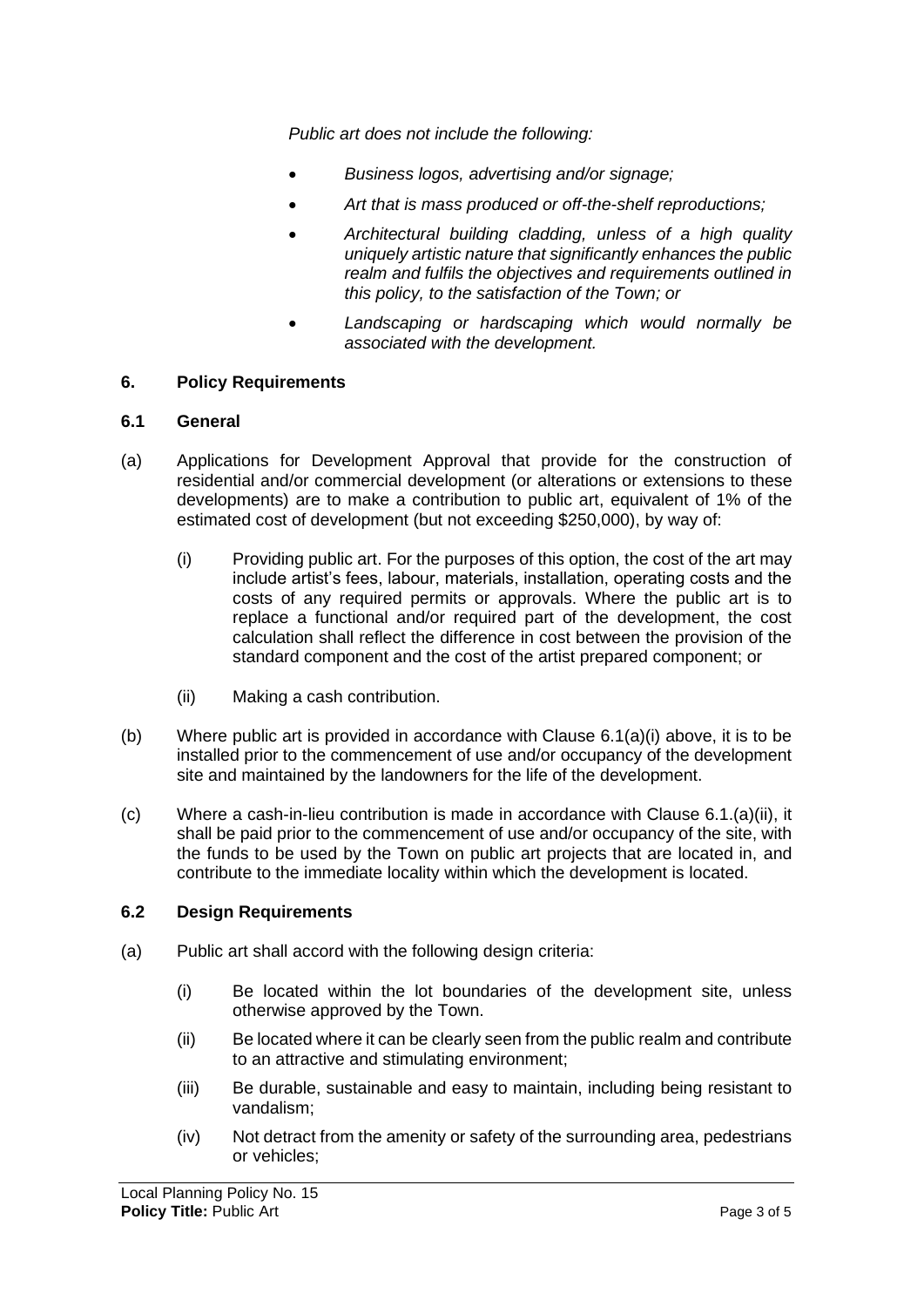- (v) Where considered appropriate, be lit at night by the use of energy efficient lighting;
- (vi) Be responsive to the site context and reflect the local area's natural, physical, cultural or social values and/or history;
- (vii) Take into account the existing public art in the vicinity to avoid repetition and to ensure the public art is unique; and
- (viii) Be functional, where appropriate.
- (b) Artists are encouraged to ensure public art is accessible to all members of the community, irrespective of their age and abilities, and include sensory experiences for people with disabilities.
- (c) Artists are encouraged to collaborate with other project consultants, including landscape architects, urban planners and engineers to ensure the artwork is complimentary to and compatible with other elements of the development.

#### **6.3 Information Requirements**

- (a) Applications that are subject to this Policy are to advise of the intended method of satisfying the requirements of Clause 6.1(a) of the Policy.
- (b) Where an applicant elects to provide public art in accordance with Clause  $6.1(a)(i)$ of the Policy, the application for Development Approval shall include a preliminary proposal for public art which addresses:
	- (i) The form of public art proposed;
	- (ii) The approximate size of the public art proposed;
	- (iii) Detailed documentation of the artwork, including photographs, design, fabrication and installation and maintenance processes; and
	- (iv) The indicative location of the public art proposed on the development site.
- (c) In approving an application for Development Approval that proposes public art, a condition will be imposed requiring the following details of the public art to be provided to the Town for approval, prior to the lodgement of a Building Permit application:
	- (i) Design documentation of the proposed public art;
	- (ii) Detailed plans of the public art which are to scale and include dimensions, details of the materials, location, colours and installation method;
	- (iii) Cost calculations of the proposed public art; and
	- (iv) The proposed maintenance regime.